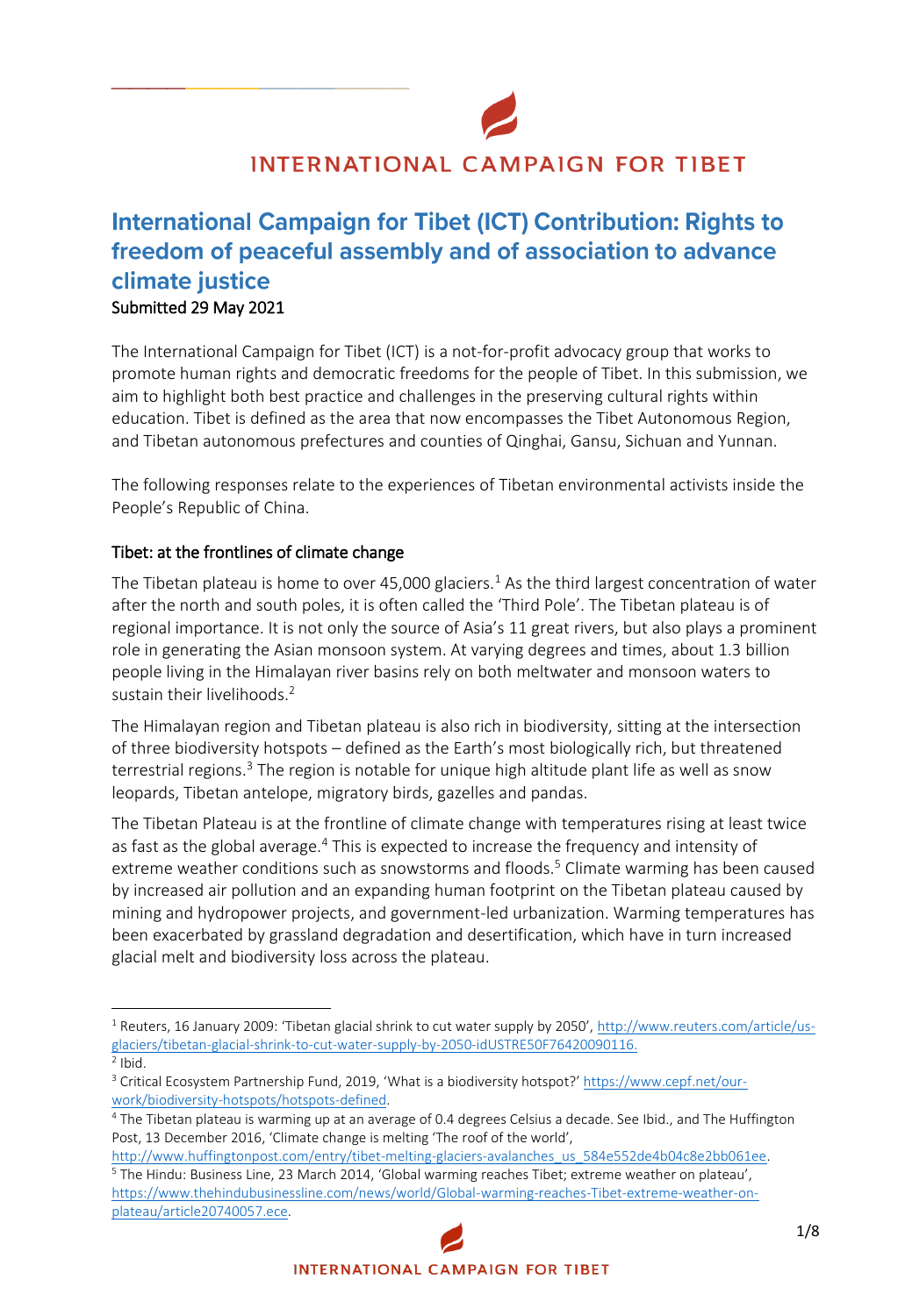Questions from the Special Rapporteur on the rights to freedom of peaceful assembly and of association

1. What are examples of climate justice activism from your country or region? What has been their impact over the last 5 years? What is the role that the rights to freedom of peaceful assembly and of association plays in those movements and their impact? When successes were achieved, what tools and strategies were used to achieve them? For example, do climate defenders or affected communities in your country engage in civil disobedience, non-violent protest actions or digital activism?

Environmental activism in Tibet is synonymous with climate justice activism, as environmental activists are resisting activities that damage the local environment and alter the climate. Cases of environmental activism in Tibet and Tibetan areas of China primarily concern the construction of mines, hydropower dams, and the implementation of grassland management policies, such as nomad relocation and enclosed national parks. All activities expand the human footprint on the Tibetan plateau or alter the local ecosystem and climate dynamics.

| <b>Date</b> | Location                                                                                                      | Cause                                 | <b>Details</b>                                                                                                                                                                                                                                                                                                                                          |
|-------------|---------------------------------------------------------------------------------------------------------------|---------------------------------------|---------------------------------------------------------------------------------------------------------------------------------------------------------------------------------------------------------------------------------------------------------------------------------------------------------------------------------------------------------|
| 2018        | Kyangche (Ch.<br>Jiangqian),<br>Gongmey<br>(Xiazangke)/<br>Ganglung<br>(Ganglong) in<br>Gade County,<br>Golog | mining,<br>hunting, and<br>corruption | Anya Sengdra, a community leader, was detained on<br>September 4, 2018 and sentenced to seven years for<br>"provoking troubles, forming a mob to disturb social order,<br>and other evil cases". <sup>6</sup> He had campaigned against the<br>misuse of public funds, illegal mining, and poaching and<br>hunting.                                     |
| 2016        | Amchok<br>township,<br>Sangchu<br>county                                                                      | Mining                                | Local residents held protested the construction of a mine<br>and were injured by police. Authorities accused protesters<br>of collaborating with overseas anti-China groups and of<br>'distorting facts'. Tsewang Kyabe, a community protest<br>leader in his 50's passed away in 2017 following injuries<br>sustained while in detention. <sup>7</sup> |
| 2016        | Akhokri<br>township,<br>Chuchen<br>county, Ngaba                                                              | Mining                                | Residents had been resisting the construction of a mine<br>since March 2013. They have been subjected to<br>surveillance and threats of arrest. <sup>8</sup> On 28 March 2016, 200<br>local villagers staged a protest which was violently<br>suppressed by armed police. About 20 people were injured<br>and 7 people were arrested for 7-20 days.     |

#### Publicised cases of environmental activism

 $\overline{\phantom{a}}$ 

**\_\_\_\_\_\_\_\_\_\_\_\_\_\_\_\_**

<sup>8</sup> Free Tibet, 27 May 2016, 'Police threaten Tibetan community resisting Chinese mining',

[https://freetibet.org/news-media/na/police-threaten-tibetan-community-resisting-chinese-mining.](https://freetibet.org/news-media/na/police-threaten-tibetan-community-resisting-chinese-mining)

<sup>&</sup>lt;sup>6</sup> International Campaign for Tibet (ICT), 20 December 2019, 'Tibetan anti-corruption campaigner to appeal 7-year prison sentence', [https://savetibet.org/tibetan-anti-corruption-campaigner-to-appeal-7-year-prison-sentence/.](https://savetibet.org/tibetan-anti-corruption-campaigner-to-appeal-7-year-prison-sentence/) <sup>7</sup> Free Tibet, 7 June 2016, 'Mining protests enter second week', [https://freetibet.org/news-media/na/mining](https://freetibet.org/news-media/na/mining-protest-enters-its-second-week)[protest-enters-its-second-week;](https://freetibet.org/news-media/na/mining-protest-enters-its-second-week) Free Tibet, 3 May 2017, 'Tibetan environmental protest leaders Tsewang Kyab dies', [https://freetibet.org/news-media/na/tibetan-environmental-protest-leader-tsewang-kyab-dies.](https://freetibet.org/news-media/na/tibetan-environmental-protest-leader-tsewang-kyab-dies)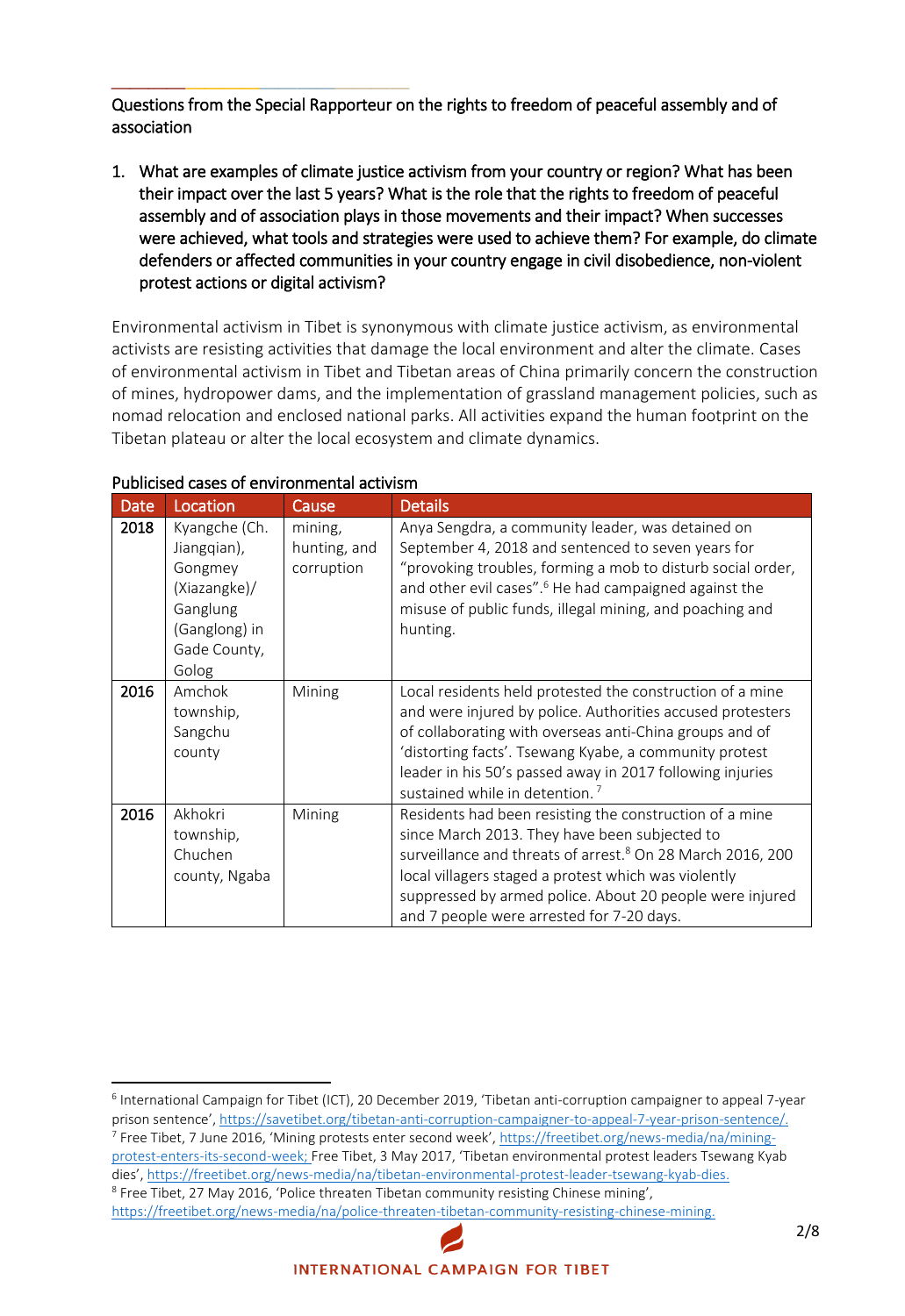| <b>Date</b>        | Location                                                                       | Cause  | <b>Details</b>                                                                                                                                                                                                                                                                                                                                                                                                                                                                                                                                                                                                                                                       |
|--------------------|--------------------------------------------------------------------------------|--------|----------------------------------------------------------------------------------------------------------------------------------------------------------------------------------------------------------------------------------------------------------------------------------------------------------------------------------------------------------------------------------------------------------------------------------------------------------------------------------------------------------------------------------------------------------------------------------------------------------------------------------------------------------------------|
| 2014               | Dechen (Deqin)<br>County, Dechen<br>(Degin) TAP,<br>Yunnan                     | Mining | On 1 July 2014, local Tibetans protested the construction of<br>a copper mine as they were concerned about its location on<br>a sacred site and potential environmental damage. <sup>9</sup><br>Protesters were beaten by local police, with 7-9 individuals<br>arrested.                                                                                                                                                                                                                                                                                                                                                                                            |
| 2014               | Dzogang<br>(Zuogang) County,<br>Chamdo<br>(Changdu)<br>Prefecture, TAR         | Mining | Local Tibetans expressed concerns about the risk of two<br>new mines causing natural disasters, such as earthquakes.<br>On 28 April, about 20 men were arrested for protesting<br>against the mines. On 7 May 2014, Phakpa Gyaltsen (39-<br>years old) took his own life in protest against the continued<br>mining.                                                                                                                                                                                                                                                                                                                                                 |
| 2013               | Pondha township,<br>Derge (Derge)<br>County, Kardze<br>(Ganzi) TAP,<br>Sichuan | Mining | On 27 December 2013, after a local petition against mines<br>was rejected, about 100 Tibetans protested against mining<br>in the area. Most protesters were arrested on 7 January<br>2014. 10                                                                                                                                                                                                                                                                                                                                                                                                                                                                        |
| Augu<br>st<br>2013 | Dzatoe (Zaduo)<br>County, Yushu<br>TAP, Qinghai                                | Mining | Protests against mining on a sacred mountain began on 15<br>August 2013. Hundreds of locals gathered at three mining<br>sites: Atoe, Dzachen, and Chikdza. They erected posters of<br>President Xi Jinping, hoisted Chinese flags and quoted<br>extracts from Xi Jinping's speech on protecting the<br>environment. Several Tibetans were arrested, and at least<br>14 people were hospitalised. When protests failed,<br>residents petitioned the central government citing local<br>level corruption and the status of the area as an<br>environmental reserve. The central government then<br>ordered local authorities to cease mining activities. <sup>11</sup> |
| 2013               | Lhasa, TAR                                                                     | Mining | Kunchok Jinpa was detained on November 8, 2013 and<br>sentenced to 21 years in prison for "leaking state secrets"<br>such as passing information to foreign media about local<br>environmental and other protests. <sup>12</sup>                                                                                                                                                                                                                                                                                                                                                                                                                                     |
| 2013               | Driru (Ch. Biru)<br>County, Nagchu<br>(Ch. Naqu)<br>Prefecture, TAR            | Mining | On 24 May 2013, approximately 3,500 Tibetans protested<br>against a hydroelectricity power construction project on the<br>sacred mountain Naglha Dzamba. Residents also filed<br>petitions against mining in the area. At least 8 Tibetans<br>were arrested and sentenced to prison terms for 3-13<br>years. Authorities responded to subsequent protests with<br>tear gas, guns and batons. At least 60 people were injured<br>and one man was shot in December 2013. Kunchok Drakpa,<br>one of the 8 detainees, later died in custody. <sup>13</sup>                                                                                                               |

<sup>9</sup> Tibet Watch, January 2015, 'Environmental Protests on the Tibetan Plateau', [https://static1.squarespace.com/static/5c6d7c35b2cf790541327f25/t/5c9229b3e4966b53e038eee1/15530828100](https://static1.squarespace.com/static/5c6d7c35b2cf790541327f25/t/5c9229b3e4966b53e038eee1/1553082810007/environmental_protests_on_the_tibetan_plateau.pdf) 07/environmental protests on the tibetan plateau.pdf

 $10$  Ibid., Tibet Watch, January 2015, 'Environmental Protests on the Tibetan', page 16.

<sup>&</sup>lt;sup>11</sup> Ibid., Tibet Watch, January 2015, 'Environmental Protests on the Tibetan'; Tibet Action Institute, no date, 'Environmental protection', <https://tibetaction.net/peoplepower/environmentalprotection/>

<sup>&</sup>lt;sup>12</sup> Human Rights Watch, 16 February 2021, 'China: Tibetan tour guide dies from prison injuries',

[https://www.hrw.org/news/2021/02/16/china-tibetan-tour-guide-dies-prison-injuries.](https://www.hrw.org/news/2021/02/16/china-tibetan-tour-guide-dies-prison-injuries)

<sup>&</sup>lt;sup>13</sup> Opt. Cit., Tibet Watch, January 2015, 'Environmental Protests on the Tibetan'.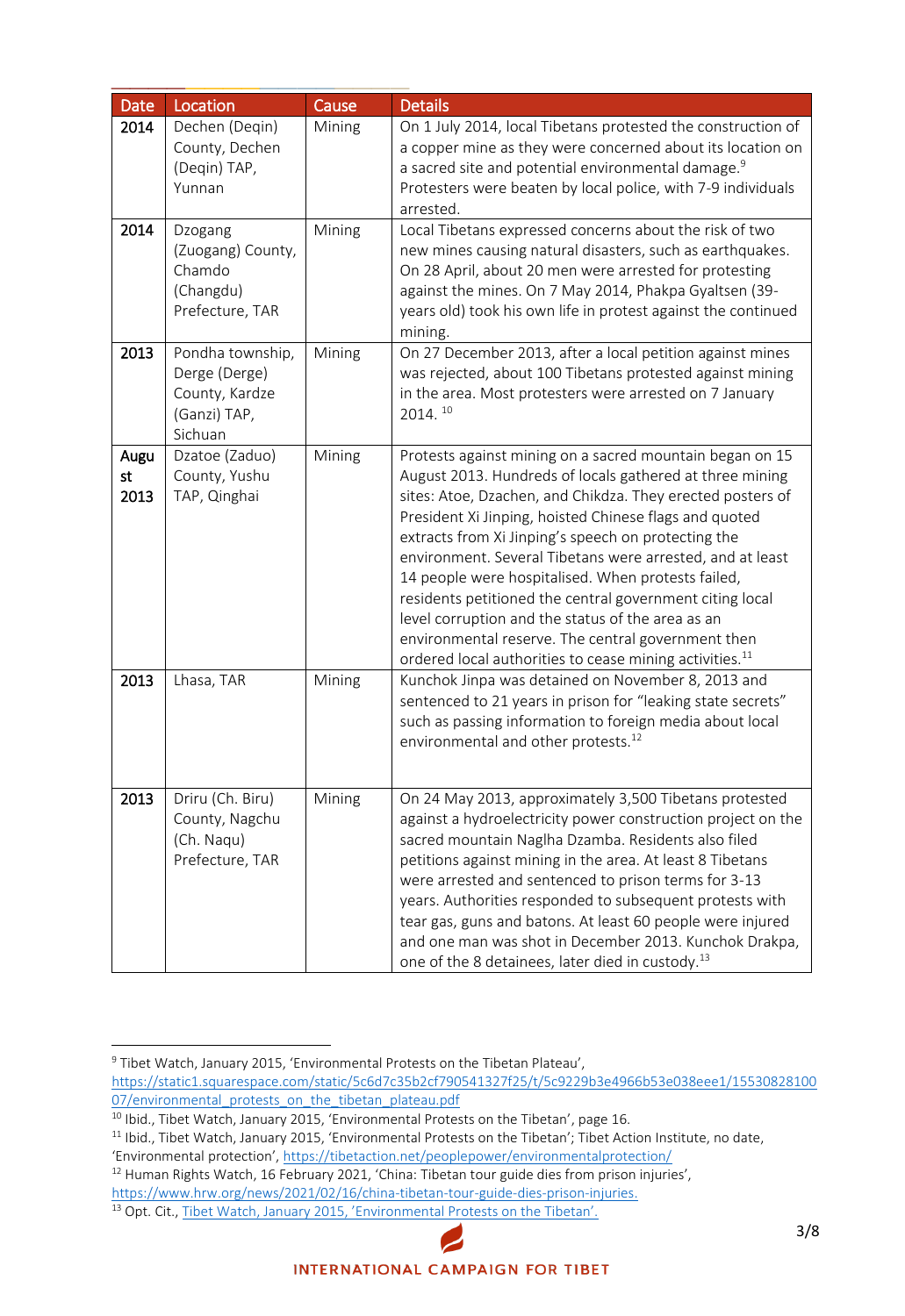The right to freedom of assembly and of association plays a critical role in the climate justice and environmental action movement, as organising and gathering as a group is key to expressing collective concerns or opposition to environmentally destructive activities. The right to freely assemble and associate allows concerned or affected individuals to share information and organise opposition through non-violent protests, petitions, digital activism or letter writing. Unfortunately, it is rare for such cases to end with success, as local opposition to environmental issues in Tibet are commonly repressed and dismissed as political threats. Leaders of non-violent protests are routinely detained and sentenced for various crimes such as "provoking troubles" or threatening to "split" the Chinese nation. Protesters are also often beaten, temporarily detained and threatened to discourage further resistance.

**\_\_\_\_\_\_\_\_\_\_\_\_\_\_\_\_**

While Tibetan attempts to frame environmental concerns within Chinese government policies, speeches, and laws on the environment and corruption have generally failed, there was one case of success in 2014, after local residents at Zatoe county petitioned the central government on the issue of local level corruption (in forging central government approval documents) and the status of the mining area as an environmentally protected area. $14$ 

2. What are the particular challenges and threats to exercising assembly and association rights to advance climate justice in your country or region? For example, what sort of restrictions on peaceful protest does climate defenders face in your country or region? What was the rationale advanced when these restrictions were introduced? What are the most common restrictions on the right to freedom of association facing those engaged in climate justice activism, including operation and access to funding barriers?

All Tibetan grievances are politicised and therefore treated as political threats that, in the view of the authorities, must be repressed. Therefore all protests of expressions of opposition are shut down, including non-violent protests. Protesters are often detained, and group leaders are regularly charged and sentenced.

Tibetans face restrictions at multiple stages of environmental activism. First, they are restricted from sharing information about new developments such as mining plans and dam construction. The dissemination of such information is criminalised by numerous laws that treat such information as state secrets.<sup>15</sup> For example, article 15 of the National Security Law (2015) notes, the State will "legally punish any conduct that compromises national security such as stealing, divulging state secrets".<sup>16</sup>

<sup>&</sup>lt;sup>14</sup> Radio Free Asia, 23 October 2014, 'Chinese mining is ordered stopped in Tibetan protest-hit Dzatoe', [https://www.rfa.org/english/news/tibet/stopped-10232014153844.html.](https://www.rfa.org/english/news/tibet/stopped-10232014153844.html) 

<sup>&</sup>lt;sup>15</sup> See article 111 and article 398 of the Criminal Law (1997), Law on Guarding State Secrets (2010), Counterterrorism Law (2015) and the National Security Law (2015).

<sup>&</sup>lt;sup>16</sup> Ministry of National Defense of the People's Republic of China, 3 March 2017, 'National Security Law of the People's Republic of China (2015) [Effective]', [http://eng.mod.gov.cn/publications/2017-](http://eng.mod.gov.cn/publications/2017-03/03/content_4774229.htm) [03/03/content\\_4774229.htm.](http://eng.mod.gov.cn/publications/2017-03/03/content_4774229.htm)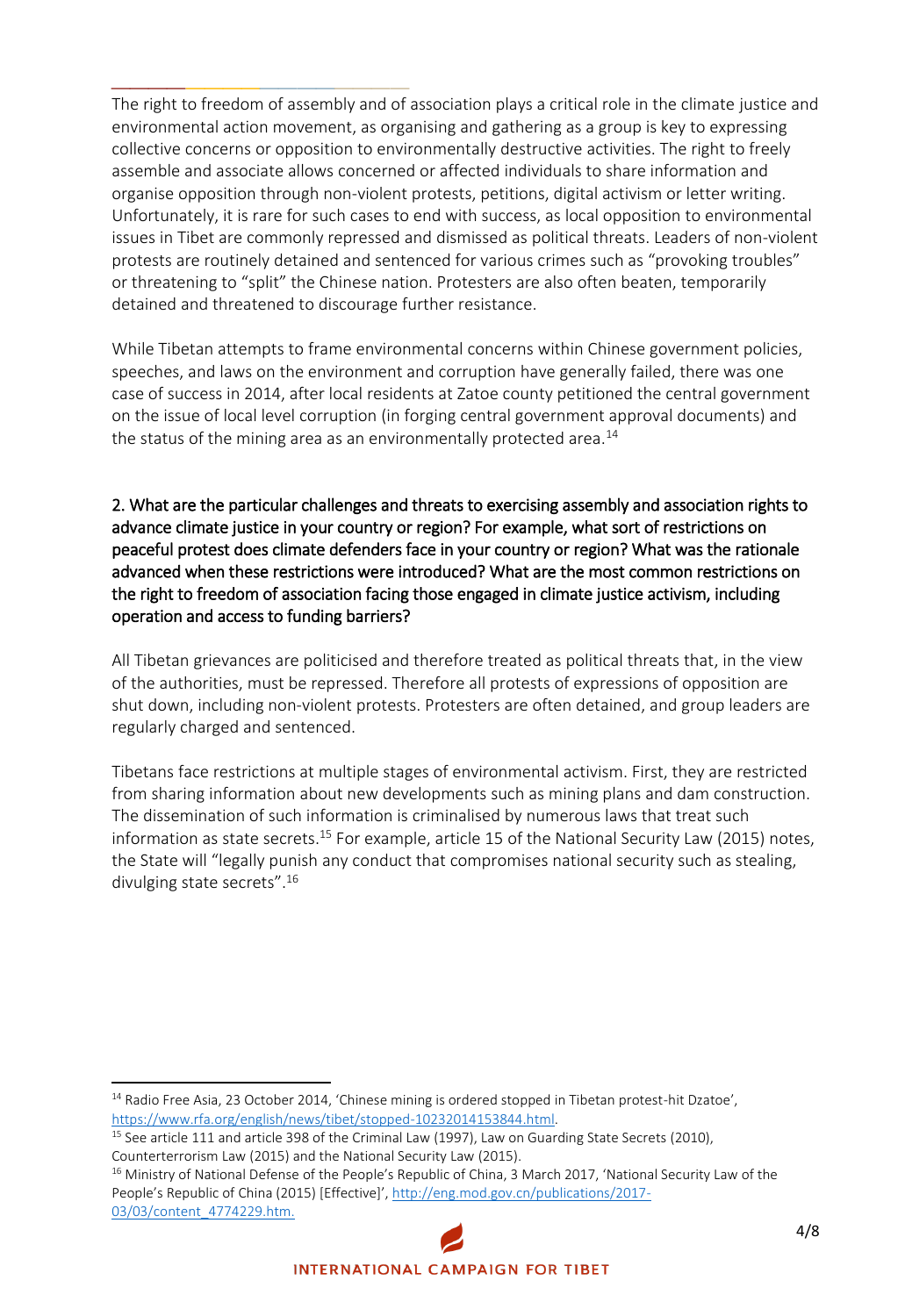Individuals are also restricted from expressing opinions or sharing information that may incite instability. Article 12 of the Cyber Security Law (2017) states that any person and organisation using networks "must not incite subversion of national sovereignty, overturn the socialist system" and "disseminate false information to disrupt the economic or social order".<sup>17</sup> In some cases, local communication lines are shutdown to prevent individuals from sharing information and organising resistance.

**\_\_\_\_\_\_\_\_\_\_\_\_\_\_\_\_**

When concerned citizens organise non-violent resistance activities such as peaceful protests, petitions and social media campaigns, they are repressed and the leaders are detained and charged under article 293 of the Criminal Law for undermining public order by "creating a disturbance in a public place, causing serious disorder".<sup>18</sup> The rationale for these laws are all centred on protect the stability, unity and security of the state.

## 3. What are the unique challenges and threats to peaceful assembly and association rights face climate defenders belonging to at-risk groups, in particular, children and youth, indigenous peoples and women and girls? What barriers, challenges and impacts, including those arising from the legal framework governing associations and assemblies, do these populations face in this context?

Two key challenges stand out. First, as a result of their ethnic and religious identity, Tibetans are presumed to be a security threat, even when holding legitimate concerns about the environment. Second, Tibetans face barriers to accessing information about new policies and their legal rights which are primarily in mandarin Chinese, and not Tibetan.

4. Please provide any specific examples illustrating violation of the rights to freedom of peaceful assembly and of association against climate defenders in your country or region, for example: (1) laws that restrict peaceful assembly and association rights of those engaged in climate justice; (2) violent repression and criminalization of climate peaceful protests; (3) killings, harassment, and intimidation against climate defenders, affected communities and climate protest leaders; (4) restrictions to public participation by affected communities, including indigenous peoples and women, in climate decision making; (5) gender based violence, including online and sexual violence committed particularly against women climate defenders, (6) digital surveillance and other digital threats against climate defenders and (7) the role of companies, particularly the fossil fuel industry, in these contexts.

## 1) Laws that restrict peaceful assembly and association

As mentioned above, Tibetans who have organised to resist environmentally destructive activities and policies have been charged under article 293 of the Criminal Law for undermining public order by "creating a disturbance in a public place, causing serious disorder".<sup>19</sup> This article therefore criminalises the act of peaceful assembly and association.

<sup>18</sup> Foreign Ministry of the People's Republic of China, no date, 'Criminal Law of the People's Republic of China', [https://www.fmprc.gov.cn/ce/cgvienna/eng/dbtyw/jdwt/crimelaw/t209043.htm.](https://www.fmprc.gov.cn/ce/cgvienna/eng/dbtyw/jdwt/crimelaw/t209043.htm)

l

<sup>&</sup>lt;sup>17</sup>Roger Creemers, Paul Triolo and Graham Websters, 29 June 2018, 'Trnalsation: Cybersecurity Law of the People's Republic of China (Effective June 1, 2017)', *New America,* [https://www.newamerica.org/cybersecurity](https://www.newamerica.org/cybersecurity-initiative/digichina/blog/translation-cybersecurity-law-peoples-republic-china/)[initiative/digichina/blog/translation-cybersecurity-law-peoples-republic-china/.](https://www.newamerica.org/cybersecurity-initiative/digichina/blog/translation-cybersecurity-law-peoples-republic-china/)

 $19$  Ibid.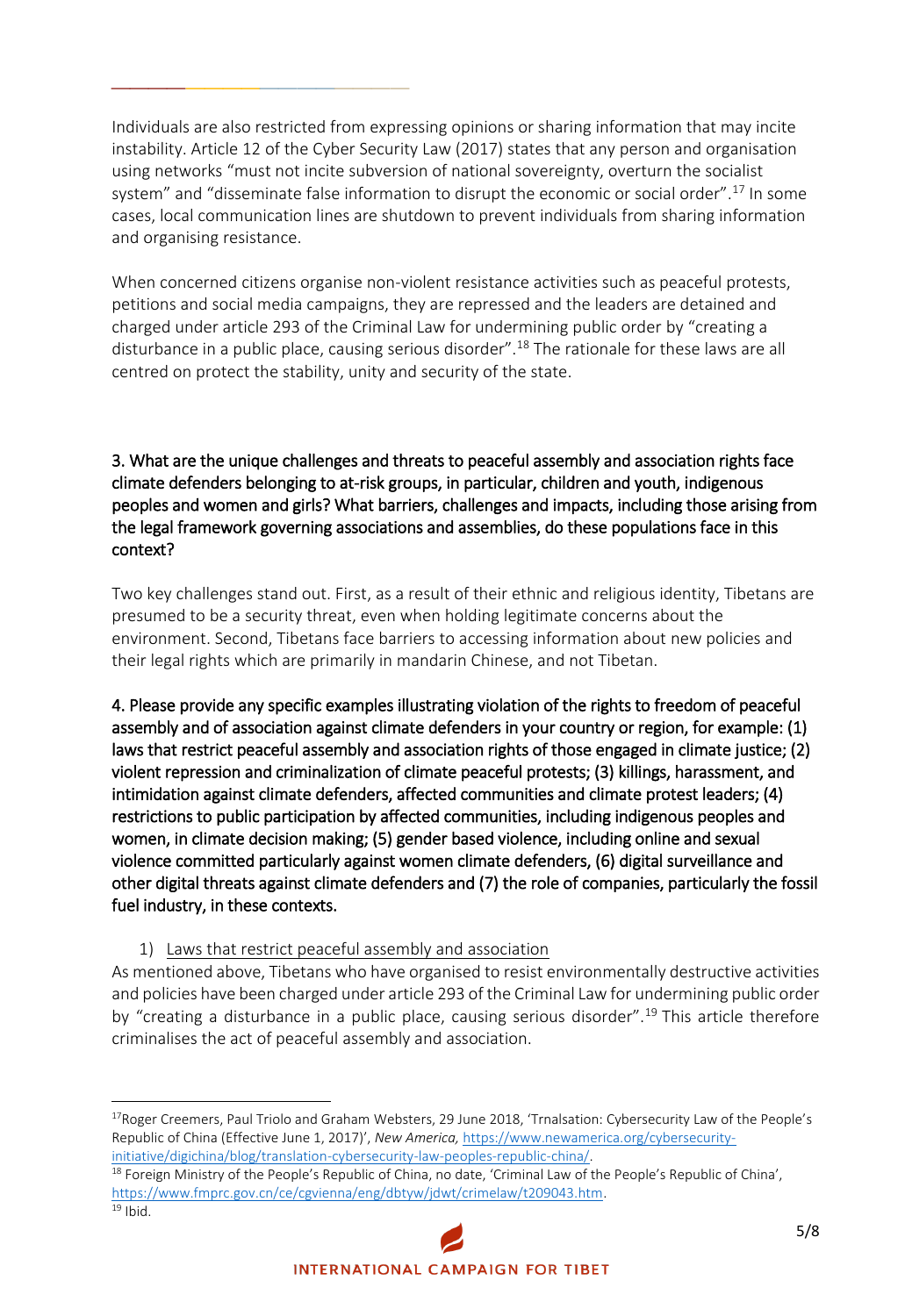At the regional level, in February 2018, China's Public Security Bureau in the Tibet Autonomous Region (TAR) issued a notice that urged the public to inform on "underworld forces" and declared a range of traditional or informal social activities among Tibetans to be illegal. These included local initiatives for environmental protection, language preservation, and dispute mediation, some of which the notice claimed secretly encourage support for the exiled Dalai Lama or for Tibetan independence.<sup>20</sup> The notice grants the security apparatus authority to crack down on civil society or community activism that challenges decisions or policies of the state, on a local or regional level. Given the history of protests against, for example, mining sites and the environmental activism of local Tibetans, it is highly likely that the notice will be used to criminalize and persecute environmental activists in particular.

**\_\_\_\_\_\_\_\_\_\_\_\_\_\_\_\_**

2) Examples of violent repression of climate peaceful protests, including killings, intimidation and harassment

| <b>Date</b> | Location                                                                            | Cause  | <b>Details</b>                                                                                                                                                                                                                                                                                                                                                         |
|-------------|-------------------------------------------------------------------------------------|--------|------------------------------------------------------------------------------------------------------------------------------------------------------------------------------------------------------------------------------------------------------------------------------------------------------------------------------------------------------------------------|
| 2016        | Amchok<br>township,<br>Sangchu<br>county                                            | Mining | Local residents held protested the construction of a mine and<br>were injured by police. Authorities accused protesters of<br>collaborating with overseas anti-China groups and of 'distorting<br>facts'. <sup>21</sup> Tsewang Kyabe, a community protest leader in his 50's<br>passed away in 2017 following injuries sustained while in<br>detention. <sup>22</sup> |
| 2016        | Akhokri<br>township,<br>Chuchen<br>county, Ngaba                                    | Mining | Residents had been resisting the construction of a mine since<br>March 2013. They have been subjected to surveillance and threats<br>of arrest. <sup>23</sup> On 28 March 2016, 200 local villagers staged a protest<br>which was violently suppressed by armed police. About 20 people<br>were injured and 7 people were arrested for 7-20 days.                      |
| 2014        | Dechen<br>(Degin)<br>County,<br>Dechen<br>(Degin) TAP,<br>Yunnan                    | Mining | On 1 July 2014, local Tibetans protested the construction of a<br>copper mine as they were concerned about its location on a<br>sacred site and potential environmental damage. <sup>24</sup> Protesters<br>were beaten by local police, with 7-9 individuals arrested.                                                                                                |
| 2014        | Dzogang<br>(Zuogang)<br>County,<br>Chamdo<br>(Changdu)<br>Prefecture,<br><b>TAR</b> | Mining | Local Tibetans expressed concerns about the risk of two new<br>mines causing natural disasters, such as earthquakes. On 28 April,<br>about 20 men were arrested for protesting against the mines. On<br>7 May 2014, Phakpa Gyaltsen (39-years old) took his own life in<br>protest against the continued mining. <sup>25</sup>                                         |

 $\overline{a}$ 

<sup>&</sup>lt;sup>20</sup> Human Rights Watch, 30 July 2018, "'Illegal Organizations": China's Crackdown on Tibetan Social Groups', [https://www.hrw.org/report/2018/07/30/illegal-organizations/chinas-crackdown-tibetan-social-groups.](https://www.hrw.org/report/2018/07/30/illegal-organizations/chinas-crackdown-tibetan-social-groups) <sup>21</sup> Free Tibet, 7 June 2016, 'Mining protests enter second week', [https://freetibet.org/news-media/na/mining-](https://freetibet.org/news-media/na/mining-protest-enters-its-second-week)

[protest-enters-its-second-week.](https://freetibet.org/news-media/na/mining-protest-enters-its-second-week)

<sup>&</sup>lt;sup>22</sup> Free Tibet, 3 May 2017, 'Tibetan environmental protest leaders Tsewang Kyab dies', [https://freetibet.org/news](https://freetibet.org/news-media/na/tibetan-environmental-protest-leader-tsewang-kyab-dies)[media/na/tibetan-environmental-protest-leader-tsewang-kyab-dies.](https://freetibet.org/news-media/na/tibetan-environmental-protest-leader-tsewang-kyab-dies)

 $23$  Free Tibet, 27 May 2016, 'Police threaten Tibetan community resisting Chinese mining',

[https://freetibet.org/news-media/na/police-threaten-tibetan-community-resisting-chinese-mining.](https://freetibet.org/news-media/na/police-threaten-tibetan-community-resisting-chinese-mining)

<sup>&</sup>lt;sup>24</sup> Tibet Watch, January 2015, 'Environmental Protests on the Tibetan Plateau',

[https://static1.squarespace.com/static/5c6d7c35b2cf790541327f25/t/5c9229b3e4966b53e038eee1/15530828100](https://static1.squarespace.com/static/5c6d7c35b2cf790541327f25/t/5c9229b3e4966b53e038eee1/1553082810007/environmental_protests_on_the_tibetan_plateau.pdf) 07/environmental protests on the tibetan plateau.pdf

<sup>&</sup>lt;sup>25</sup> Ibid., Tibet Watch, January 2015.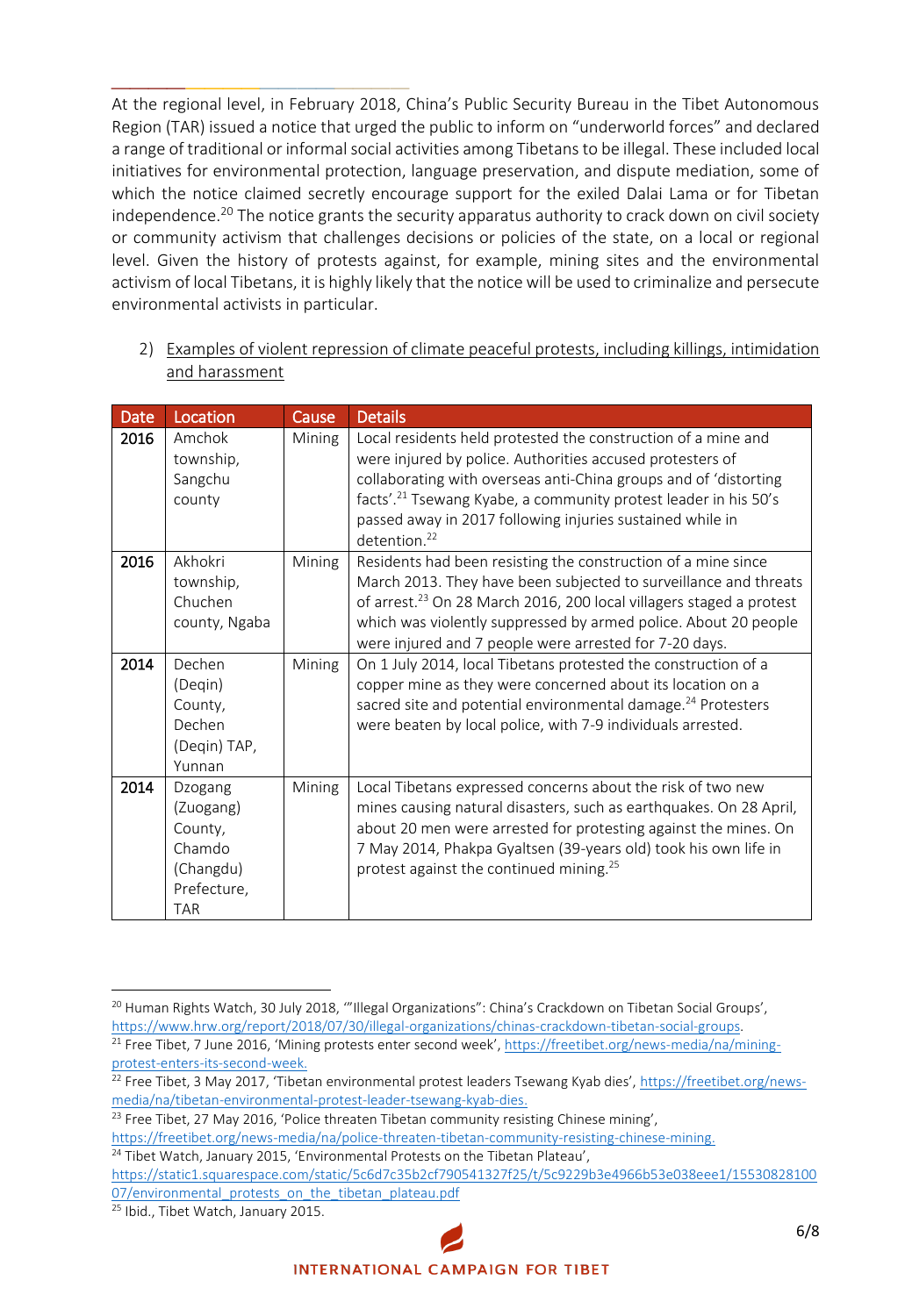| <b>Date</b> | Location                                                                          | Cause  | <b>Details</b>                                                                                                                                                                                                                                                                                                                                                                                                                                                                                                                                                                                                                                                    |
|-------------|-----------------------------------------------------------------------------------|--------|-------------------------------------------------------------------------------------------------------------------------------------------------------------------------------------------------------------------------------------------------------------------------------------------------------------------------------------------------------------------------------------------------------------------------------------------------------------------------------------------------------------------------------------------------------------------------------------------------------------------------------------------------------------------|
| 2013        | Pondha<br>township,<br>Derge (Derge)<br>County, Kardze<br>(Ganzi) TAP,<br>Sichuan | Mining | On 27 December 2013, after a local petition against mines was<br>rejected, about 100 Tibetans protested against mining in the area.<br>Most protesters were arrested on 7 January 2014. 26                                                                                                                                                                                                                                                                                                                                                                                                                                                                        |
| 2013        | Dzatoe<br>(Zaduo)<br>County, Yushu<br>TAP, Qinghai                                | Mining | Protests against mining on a sacred mountain began on 15 August<br>2013. Hundreds of locals gathered at three mining sites: Atoe,<br>Dzachen, and Chikdza. They erected posters of President Xi<br>Jinping, hoisted Chinese flags and quoted extracts from Xi<br>Jinping's speech on protecting the environment. Several Tibetans<br>were arrested, and at least 14 people were hospitalised. When<br>protests failed, residents petitioned the central government citing<br>local level corruption and the status of the area as an<br>environmental reserve. The central government then ordered<br>local authorities to cease mining activities. <sup>27</sup> |
| 2013        | Driru (Ch. Biru)<br>County,<br>Nagchu (Ch.<br>Naqu)<br>Prefecture,<br><b>TAR</b>  | Mining | On 24 May 2013, approximately 3,500 Tibetans protested against<br>a hydroelectricity power construction project on the sacred<br>mountain Naglha Dzamba. Residents also filed petitions against<br>mining in the area. At least 8 Tibetans were arrested and<br>sentenced to prison terms for 3-13 years. Authorities responded<br>to subsequent protests with tear gas, guns and batons. At least 60<br>people were injured and one man was shot in December 2013.<br>Kunchok Drakpa, one of the 8 detainees, later died in custody. <sup>28</sup>                                                                                                               |

## 5. What measures and actions would you recommend that States and businesses take to ensure the promotion and protection of freedom of peaceful assembly and of association in the context of climate action?

For countries like China, that have not ratified the International Convention on Civil and Political Rights, we recommend the following measures:

- End interference by officials, Chinese Communist Party representatives, and state security forces in the formation, continuation, and conduct of independent social associations in Tibetan communities, in particular with regard to environmental activism.
- Unconditionally release environmental activists arbitrarily detained for their climate or environmental activism.
- Grant unfettered access to Tibetan areas, as requested by several United Nations special procedures.
- Support the call by United Nations independent experts from June 2020 for an independent monitoring mechanism at the United Nations Human Rights Council with regard to the human rights situation in the People's Republic of China, which should also investigate reports about the persecution of environmental and climate activists in Tibet.
- Provide clear language and guidance on how individuals and groups can express and channel legitimate environmental concerns without contravening national laws and policies.

<sup>&</sup>lt;sup>26</sup> Ibid., Tibet Watch, January 2015, page 16.

<sup>&</sup>lt;sup>27</sup> Ibid., Tibet Watch, January 2015, 'Environmental Protests on the Tibetan'; Tibet Action Institute, no date, 'Environmental protection', <https://tibetaction.net/peoplepower/environmentalprotection/>

<sup>&</sup>lt;sup>28</sup> Opt. Cit., Tibet Watch, January 2015, 'Environmental Protests on the Tibetan'.